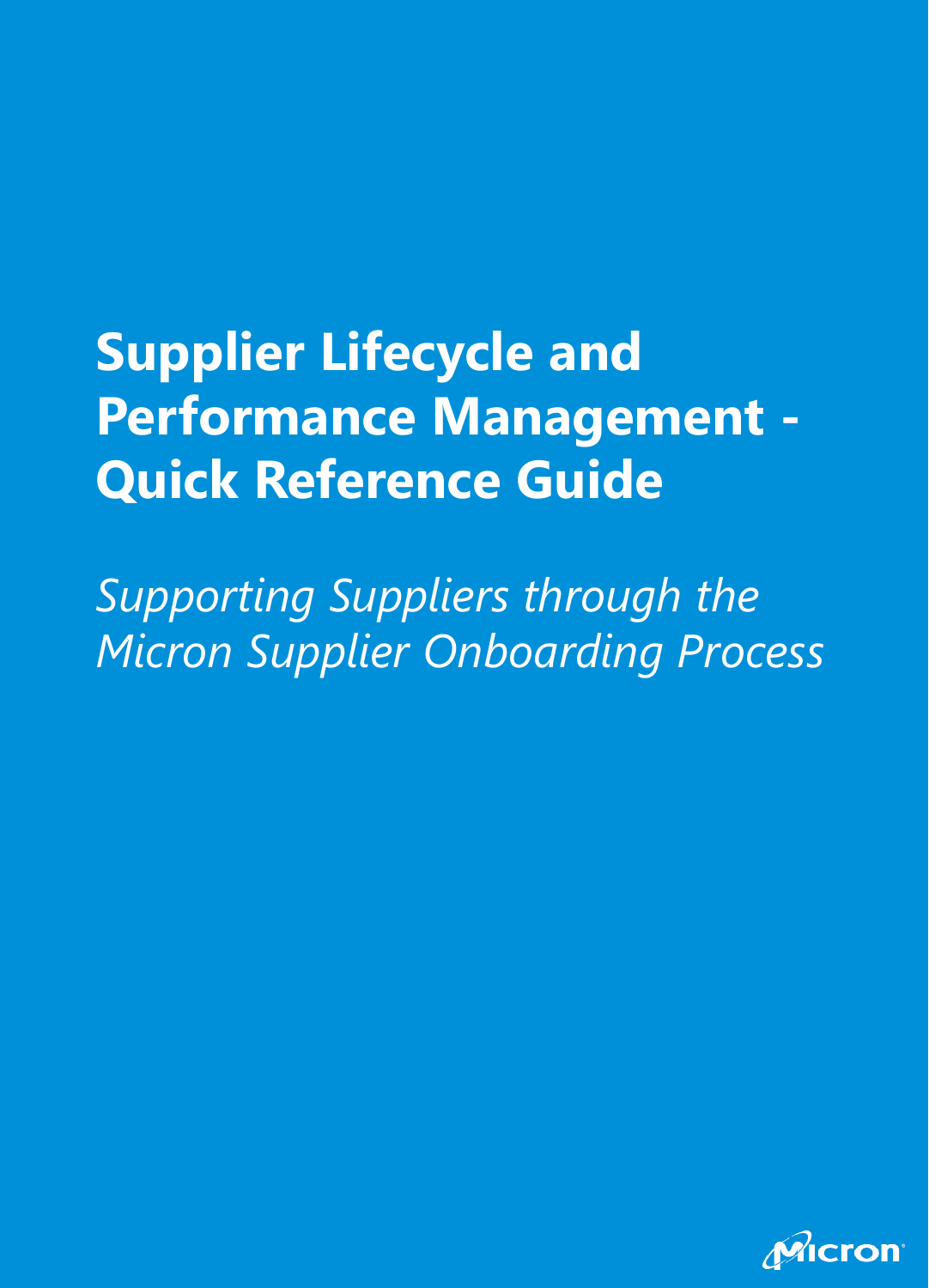**Welcome to Micron's Supplier Quick Reference Guide for Supplier Lifecycle and Performance (SLP) Management** *(aka Supplier Onboarding)*

### **In This Guide You'll Find:**

- A high-level overview of the three steps in the Supplier onboarding process
- Detail on what to expect in each step
- Where you can access support should you have technical difficulty or Supplier-specific questions.

#### **What You'll Need to Get Started:**

The **Request** step requires basic information (Company name, tax identification number and commodity for which you'd like to be considered).

**Registration** and **Commercial Qualification** steps will require more detail. Please be prepared to provide the following:

- Company contact information Business contacts
- Financial information Compliance contacts
- 
- Company policies Executive contacts
- Tax information
- 
- 
- Certifications Quality contacts
	-

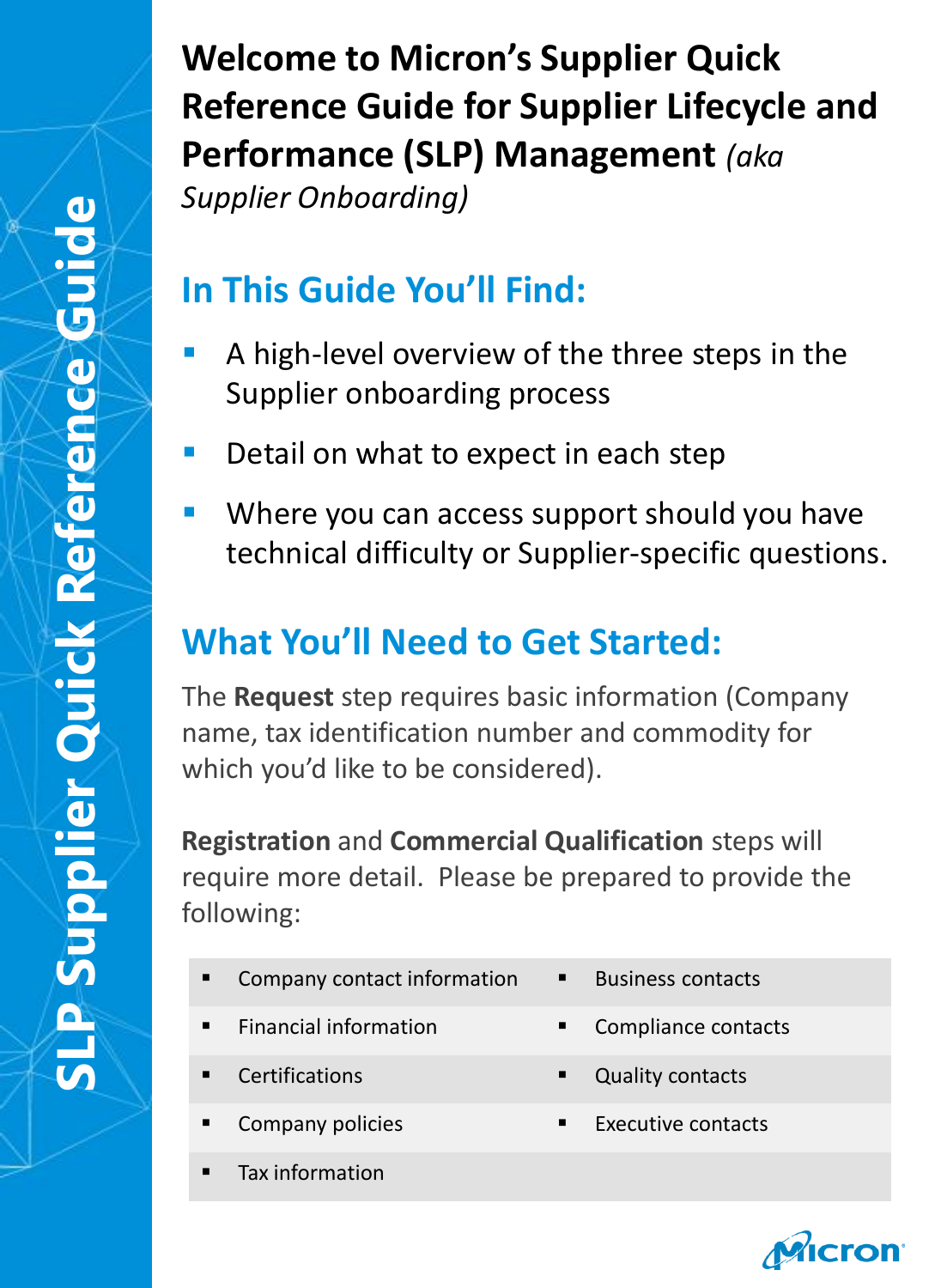## **Three Steps of the Onboarding Process**

#### **REQUEST**

Supplier provides basic information, tax identification and selects the commodity code that their product or service is associated with. Once submitted the Request will be reviewed by a Micron Team Member

## **2**

∛≣

**1**

<u> ೧</u>

### **REGISTRATION**

Supplier invited to provide information about their Company and if applicable, upload commodity specific certifications and documentation. Upon submission the Registration is routed for required Micron reviews.

**3**

## **COMMERICAL QUALIFICATION**

Supplier invited to provide additional information on their Company and specific material, product or service. Upon submission the Qualification is routed for required Micron reviews

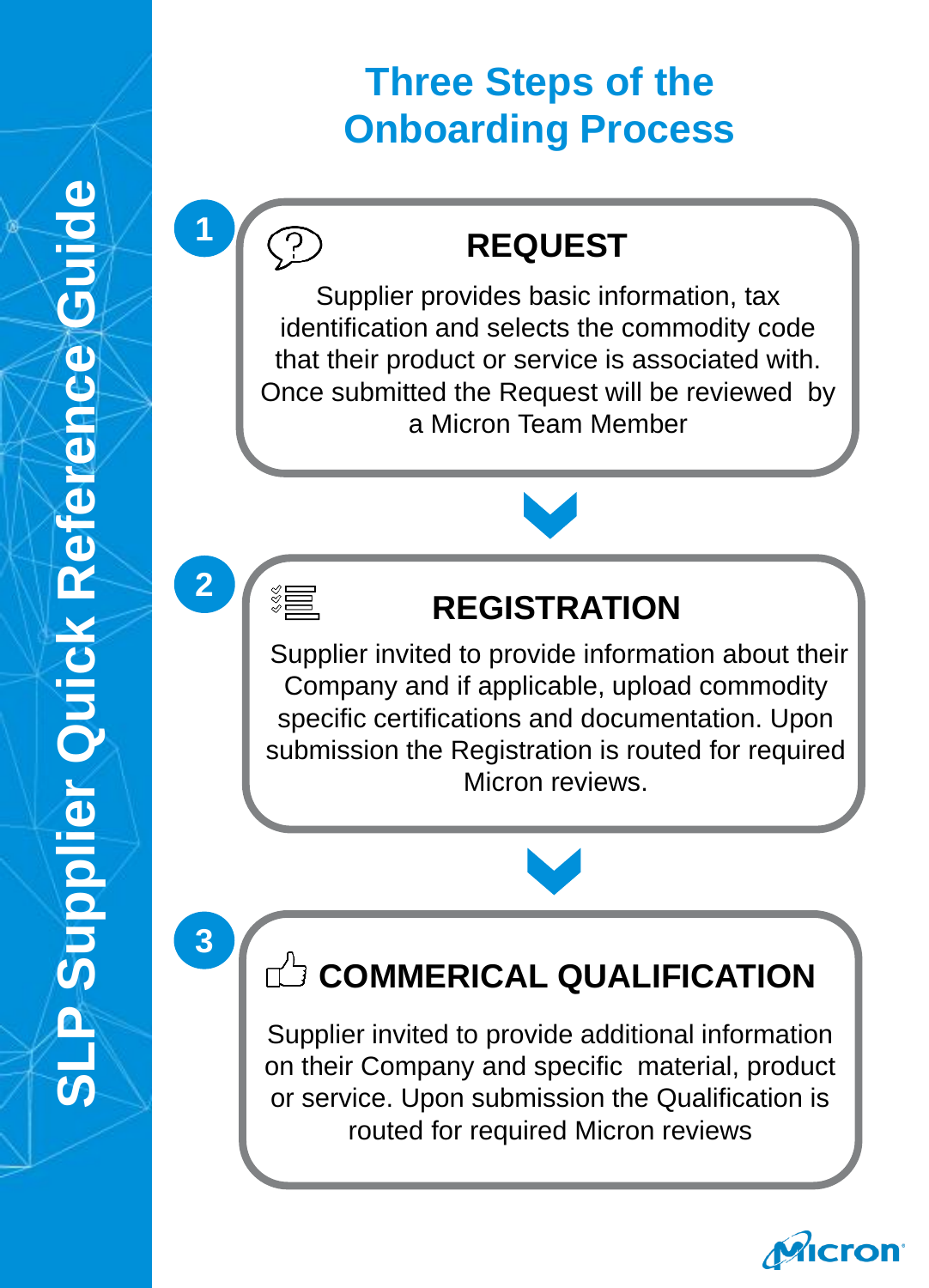

Click on the Initiate Supplier Request Process Link



#### Complete the Supplier Request Form

*Mandatory questions are marked with star (\*)*

*The phone number field must start with a +*

|     | <b>Supplier request form</b>                                                                                                                                                                                                                 |  |
|-----|----------------------------------------------------------------------------------------------------------------------------------------------------------------------------------------------------------------------------------------------|--|
|     | <b>Supplier Basic Information</b>                                                                                                                                                                                                            |  |
| 1.1 | Supplier Corporate Name (Please use ALL CAPITALS) (Please use Legal Na                                                                                                                                                                       |  |
| 1.2 | Name 2 (please use ALL CAPITALS)<br>Supplier self-registration request form                                                                                                                                                                  |  |
| 1.3 | <b>Supplier Basic Information</b><br>٠<br><b>Tax Information</b><br>2.1<br>please select your tax registered country<br><b>Contact First</b><br>Select                                                                                       |  |
|     | <b>Additional Information</b><br>3.1<br>Vendor Primary Area Of support(Commodity)(please search with commodity code or its description in search section (or) please click on All Commodities under browse<br>section to get drop down list) |  |
| 1.4 | Contact Last<br>Browse<br>Search<br>$\mathsf Q$<br>+Add<br>3.2<br>Locations of Micron site to be serviced                                                                                                                                    |  |
| 1.5 | Browse<br>Search<br>Primary Ema<br>$\alpha$<br>+Add                                                                                                                                                                                          |  |
|     | $\overline{A}$<br>Company Code-The Company Code is the central business organizational unit of external accounting in the system.<br>Select<br>$\checkmark$                                                                                  |  |
| 1.6 | 6<br>Account Group-It is a classifying feature within vendor master records. [Vendor Account Group (PO/MNFR)]<br>Telephone C<br>(Z001)-PO VENDORS<br>$\checkmark$                                                                            |  |
|     | <b>Submit</b><br>Cancel                                                                                                                                                                                                                      |  |

Clicking "Submit" will route the Request to the appropriate Micron Team for review.

You will receive a confirmation of your submission.

You may also receive notification of your Request's approval or denial.

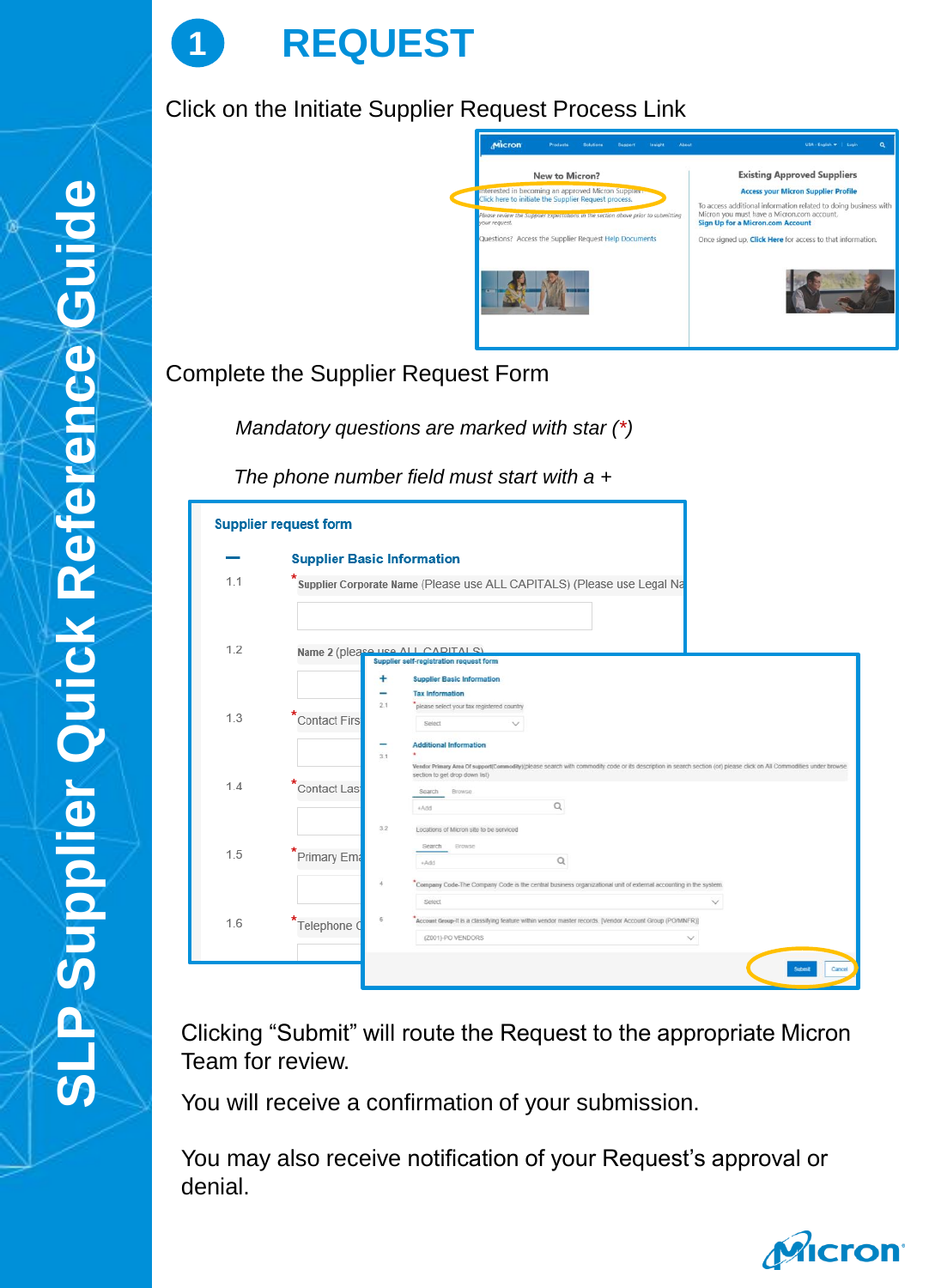

If Micron is interested in proceeding with your request, you will receive an invitation to Register. Click on the link provided to create your Ariba account*. If you are already an Ariba user you can log in with your existing credentials.*



Suppliers must log on to the Ariba Network to access their Registration questionnaire.



**A** Already an Ariba user? **B** You can sign in with your existing credentials.

**New to the Ariba Network?**  Click the Sign Up link to register for a login and **Micron** password.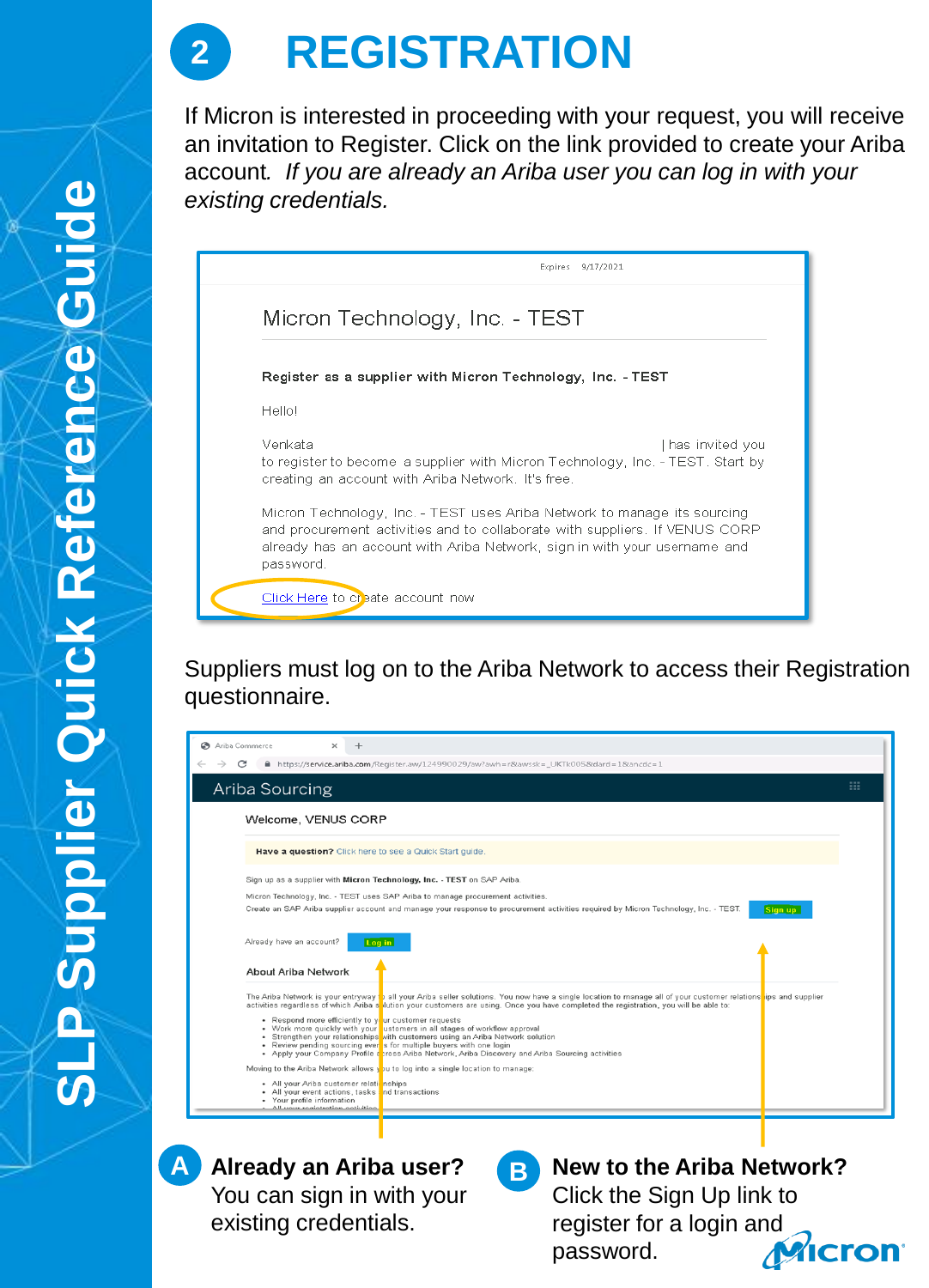**2 REGISTRATION**

#### **Log in using your existing Ariba credentials A**

Clicking "Sign In" will bring you to the following screen. Log in using your existing Ariba credentials.



Forgot your Ariba login credentials? Click the "Having Trouble Logging In" link.



#### **Register for an Ariba Login and Password**

Clicking on the **"**Sign Up" link will bring you to this screen. Populate your information and click "Register" to create your Ariba account.

| Ariba Network                |                                 |                                                                                                                                                                     |                                                                    |
|------------------------------|---------------------------------|---------------------------------------------------------------------------------------------------------------------------------------------------------------------|--------------------------------------------------------------------|
| Register                     |                                 |                                                                                                                                                                     | Register<br>Cancel                                                 |
| Company information          |                                 |                                                                                                                                                                     | Ariba Network                                                      |
|                              |                                 | * Indicates a required field                                                                                                                                        | standard account is<br>Free                                        |
| Company Name: *              |                                 |                                                                                                                                                                     | Already have an account?                                           |
|                              | Country:* United States [USA]   | If your company has more than one office, enter the<br>main office address. You can enter more addresses<br>such as your shipping address, billing address or other | Login                                                              |
| Address: <sup>*</sup> Line 1 |                                 | addresses later in your company profile.                                                                                                                            | <b>Strengthen relationships</b><br><b>A</b>                        |
|                              | Line 2                          |                                                                                                                                                                     | Collaborate with your                                              |
|                              | Line 3                          |                                                                                                                                                                     | customer on the same secure<br>network.                            |
| City: *                      |                                 |                                                                                                                                                                     |                                                                    |
| State: *                     | Alabama<br>$\checkmark$         |                                                                                                                                                                     | <b>Connect faster</b>                                              |
| Zip:*                        |                                 |                                                                                                                                                                     | Exchange documents<br>electronically and streamline                |
|                              |                                 |                                                                                                                                                                     | communications.                                                    |
| User account information     |                                 |                                                                                                                                                                     | m.<br>Reach more customers<br>worldwide                            |
|                              |                                 | * Indicates a required field                                                                                                                                        | Sign up with Ariba Discovery                                       |
|                              | Name: * First Name<br>Last Name | SAP Ariba Privacy Statement                                                                                                                                         | and increase sales leads.                                          |
| Email: *                     |                                 |                                                                                                                                                                     | Learn more                                                         |
|                              | Use my email as my username     |                                                                                                                                                                     | After registration download the                                    |
| Usemame:*                    |                                 | Must be in email format(e.g john@newco.com) (i)                                                                                                                     | SAP Ariba Supplier app from the                                    |
|                              | Password: * Enter Password      | Must contain a minimum 8 characters including<br>letters and numbers. (i)                                                                                           | Apple App Store or Google Play to<br>your mobile device and manage |
|                              |                                 |                                                                                                                                                                     |                                                                    |

Micron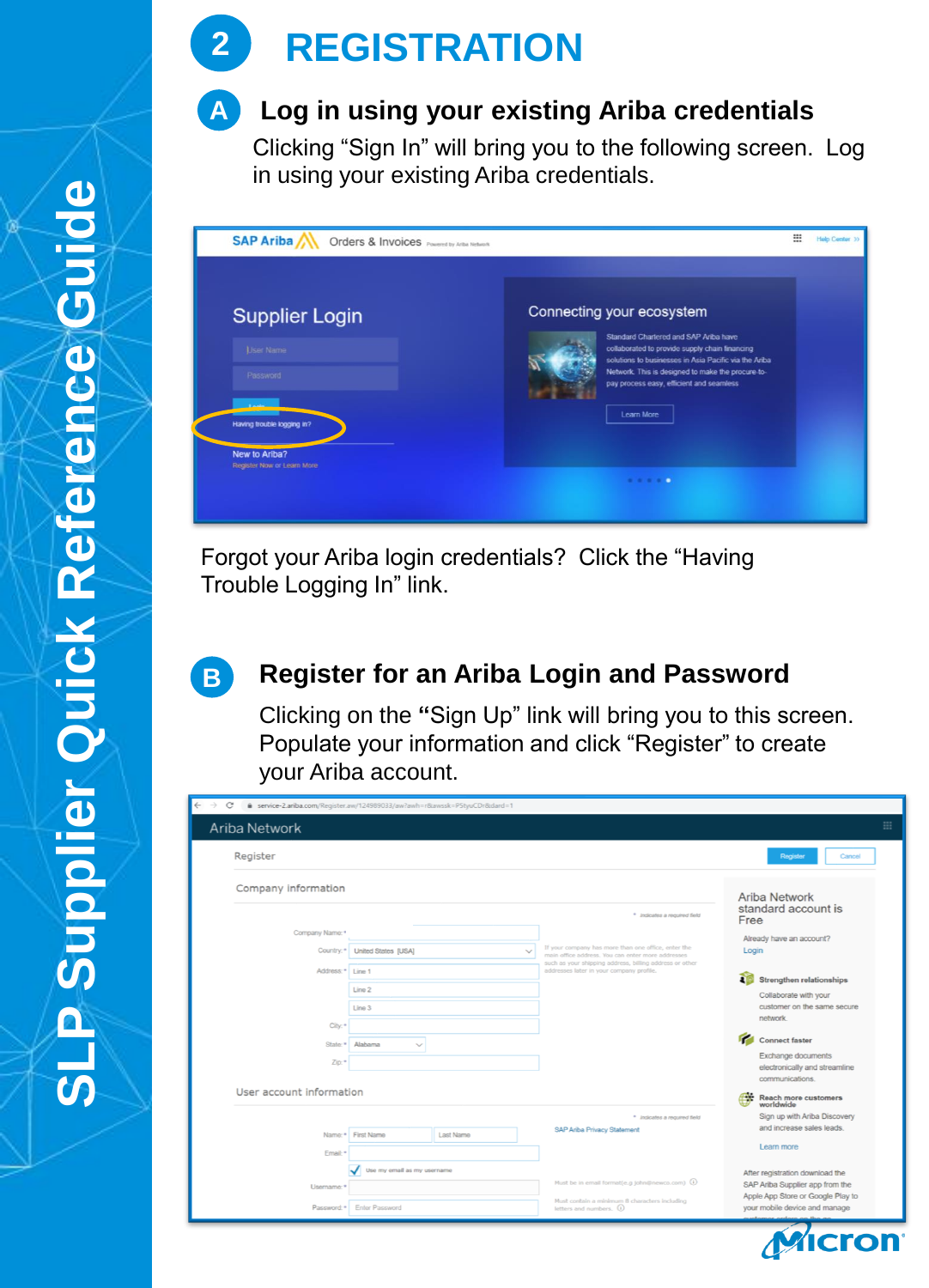

Once logged on to your Ariba account you can access your Registration questionnaire.

*Note: Prospective Suppliers have three days to complete and submit the Registration. If you do not complete and submit the questionnaire within three days your Registration will be deleted.*

| Ariba Sourcing                                        | 摄                                                                                                                                                                                                                                             | Company Settings v VENUS CORP v    |
|-------------------------------------------------------|-----------------------------------------------------------------------------------------------------------------------------------------------------------------------------------------------------------------------------------------------|------------------------------------|
| < Go back to Micron Technology, Inc. - TEST Dashboard |                                                                                                                                                                                                                                               | Desktop File Sync                  |
| Console                                               | 图 Doc1983429543 - Micron Z001 & ZZ01 Supplier Registration Que<br>ட                                                                                                                                                                           | Time remaining<br>19 days 22:39:22 |
| <b>Event Messages</b>                                 |                                                                                                                                                                                                                                               |                                    |
| <b>Event Details</b><br><b>Response History</b>       | All Content                                                                                                                                                                                                                                   | $\overline{1}$                     |
| <b>Response Team</b>                                  | Name 1                                                                                                                                                                                                                                        |                                    |
|                                                       | $\blacktriangleright$ 1 General data                                                                                                                                                                                                          |                                    |
| <b>Event Contents</b>                                 | $\blacktriangleright$ 2 Category                                                                                                                                                                                                              |                                    |
| All Content                                           | $\blacktriangleright$ 3 Compliance                                                                                                                                                                                                            |                                    |
|                                                       | $\blacktriangleright$ 4 Finance                                                                                                                                                                                                               |                                    |
| 1 General data                                        | $\blacktriangleright$ 5 Quality                                                                                                                                                                                                               |                                    |
| 2 Category                                            | Environmental Health & Safety<br>E                                                                                                                                                                                                            |                                    |
| 3 Compliance                                          | 7 "The Micron General Terms and Conditions of Purchase herein are representative of Micron's general purchase order terms and conditions, which vary<br>slightly from country to country in order to take account of local law and practice." | $\pi$                              |
| 4 Finance                                             | Please read and Acknowledge the attached document. E References                                                                                                                                                                               | Unspecified<br>$\checkmark$        |
|                                                       | (") indicates a required field                                                                                                                                                                                                                |                                    |
| 5 Quality                                             |                                                                                                                                                                                                                                               |                                    |
| Environmental<br>Health                               | Compose Message<br>Submit Entire Response<br>Save draft<br><b>Excel Import</b>                                                                                                                                                                |                                    |

Once you have completed your Registration questionnaire, and click "Submit", your Registration will route to the appropriate Micron Team for





You will receive confirmation of your submission.

You may also receive notification of your Registrations' approval, a request for additional information, or denial.

*Note: You may be asked to provide additional information about your company or clarify your questionnaire answers..*

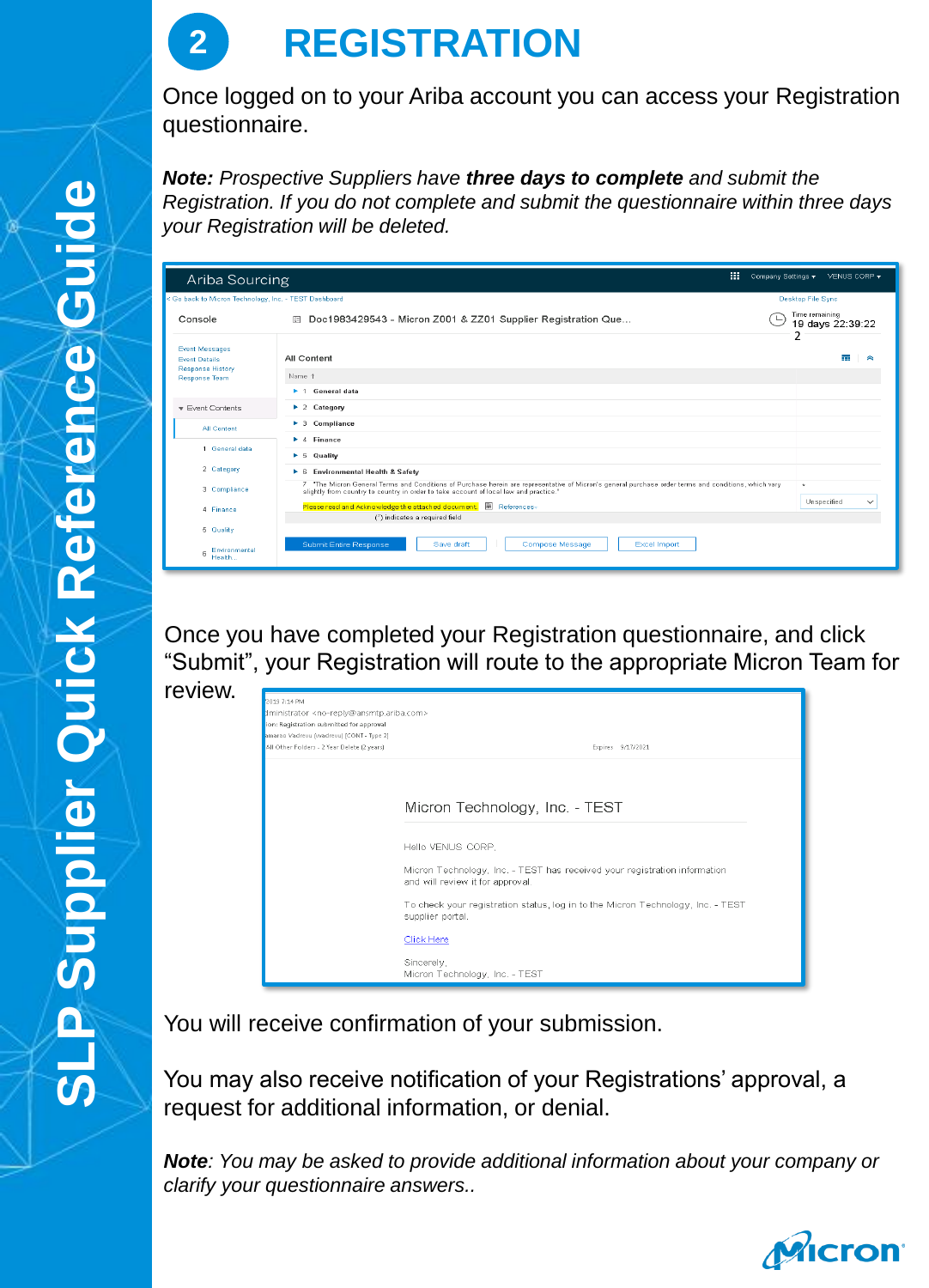

## **3 COMMERCIAL QUALIFICATION**

Suppliers who are approved in Registration will be invited to complete questionnaires to become qualified for specific commodities.

*Note: Prospective Suppliers have five days from invitation to complete and submit the Commercial Qualification form. If not completed and submitted within this time, your registration will be deleted.* 

| espond                                          | Quick Steps                                                                                                                                                                                                                                       | rs.                                      | Move              | Tags | $\overline{12}$        | Editing             | Speech Zoom              | Ab |                                            |  |
|-------------------------------------------------|---------------------------------------------------------------------------------------------------------------------------------------------------------------------------------------------------------------------------------------------------|------------------------------------------|-------------------|------|------------------------|---------------------|--------------------------|----|--------------------------------------------|--|
|                                                 |                                                                                                                                                                                                                                                   |                                          |                   |      |                        |                     |                          |    |                                            |  |
|                                                 | adrevu (wadrevu) [CONT - Type 2] <s4system-prod+micron-t.doc1983932483@ansmtp.ariba.com><br/>ilification questionnaire to become a qualified supplier with Micron Technology, Inc. - TEST</s4system-prod+micron-t.doc1983932483@ansmtp.ariba.com> |                                          |                   |      |                        |                     |                          |    |                                            |  |
| vu) [CONT - Type 2]<br>years)                   |                                                                                                                                                                                                                                                   |                                          | Expires 9/17/2021 |      |                        |                     |                          |    |                                            |  |
|                                                 |                                                                                                                                                                                                                                                   |                                          |                   |      |                        |                     |                          |    |                                            |  |
|                                                 | Qualification questionnaire to become a qualified supplier with Micron<br>Technology, Inc. - TEST                                                                                                                                                 |                                          |                   |      |                        |                     |                          |    |                                            |  |
|                                                 | Hello!                                                                                                                                                                                                                                            |                                          |                   |      |                        |                     |                          |    |                                            |  |
|                                                 | Now that VENUS CORP 123 is registered as a supplier with Micron<br>Technology, Inc. - TEST, you're invited to fill out one or more questionnaires<br>to become qualified in the following categories:                                             |                                          |                   |      |                        |                     |                          |    |                                            |  |
|                                                 | Services - Equipment Calibration in United States of America, Canada,<br>$\bullet$<br>India                                                                                                                                                       |                                          |                   |      |                        |                     |                          |    |                                            |  |
|                                                 |                                                                                                                                                                                                                                                   |                                          |                   |      |                        |                     |                          |    |                                            |  |
|                                                 | Click Here to fill out the questionnaire                                                                                                                                                                                                          |                                          |                   |      |                        |                     |                          |    |                                            |  |
|                                                 |                                                                                                                                                                                                                                                   |                                          |                   |      |                        |                     |                          |    | <b>III</b> Company Settings ▼ VENUS CORP ▼ |  |
| Ariba Sourcing                                  | < Go back to Micron Technology, Inc. - TEST Dashboard                                                                                                                                                                                             |                                          |                   |      |                        |                     |                          |    | Desktop File Sync                          |  |
|                                                 |                                                                                                                                                                                                                                                   |                                          |                   |      |                        |                     |                          |    | Tirne remaining                            |  |
| Console                                         |                                                                                                                                                                                                                                                   | 图 Doc1983932483 - Supplier Qualification |                   |      |                        |                     |                          |    | 4 days 23:49:52                            |  |
|                                                 |                                                                                                                                                                                                                                                   |                                          |                   |      |                        |                     |                          |    |                                            |  |
| <b>Event Messages</b><br><b>Event Details</b>   | All Content                                                                                                                                                                                                                                       |                                          |                   |      |                        |                     |                          |    |                                            |  |
| <b>Response History</b><br><b>Response Team</b> | Name 1                                                                                                                                                                                                                                            |                                          |                   |      |                        |                     |                          |    |                                            |  |
|                                                 | $\blacktriangleright$ 1 Compliance                                                                                                                                                                                                                |                                          |                   |      |                        |                     |                          |    |                                            |  |
| <b>Event Contents</b>                           | $\blacktriangleright$ 2 Category                                                                                                                                                                                                                  |                                          |                   |      |                        |                     |                          |    |                                            |  |
| All Content                                     | ▶ 3 Services - Equipment Calibration                                                                                                                                                                                                              |                                          |                   |      |                        |                     |                          |    |                                            |  |
| 1 Compliance                                    | 4 Is the supplier based out of USA?                                                                                                                                                                                                               |                                          |                   |      |                        |                     | Unspecified $\checkmark$ |    |                                            |  |
|                                                 |                                                                                                                                                                                                                                                   | (*) indicates a required field           |                   |      |                        |                     |                          |    |                                            |  |
| 2 Category                                      | Submit Entire Response                                                                                                                                                                                                                            |                                          | Save draft        |      | <b>Compose Message</b> | <b>Excel Import</b> |                          |    |                                            |  |

Once a Supplier has completed their Qualification questionnaire, and clicks "Submit", their Qualification will route to the appropriate Micron Team for review.

You will receive confirmation of your submission.

You may also receive notification of your Qualifications' approval, request for additional information, or denial.

*Note: You may be asked to provide additional information about your company or clarify your questionnaire answers.*